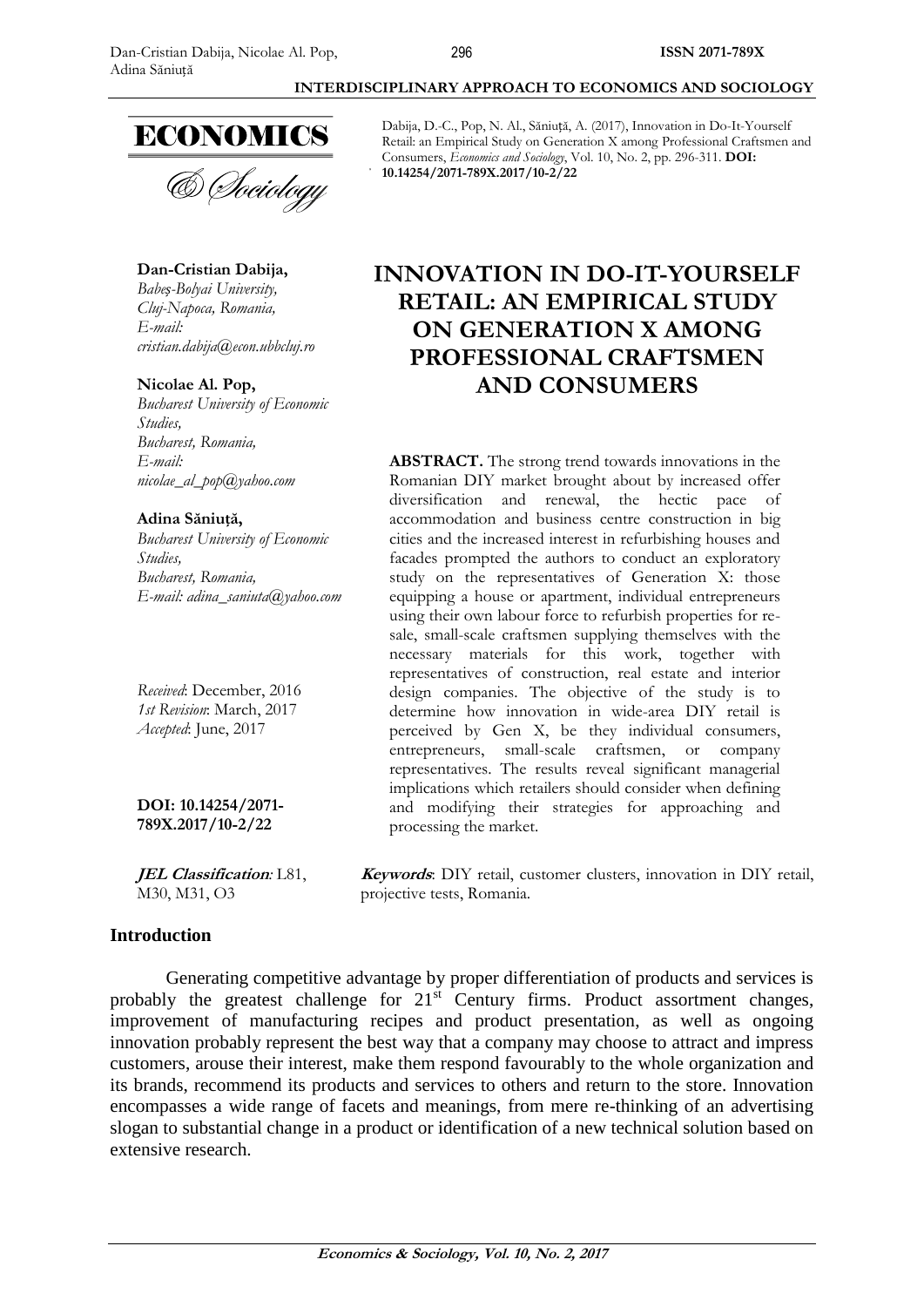A high degree of interaction between the retail service provider and customer increases the latter's capacity to recognize innovation and novelty, which represents a strong motivating factor that drives demand. Supermarkets, specialty stores, discounters and other retailers that enable their own customers to be more innovative will be successful in the face of fierce market competition. Innovation, development of new products and technologies, together with, and for customers represent an important element that each company should include in its corporate culture. Following this course of action, a retailer will be able not only to better its position in the market, but also to create the prerequisites for sustainable development in a knowledge-based society.

DIY retailers need to innovate because competition has become increasingly fierce and customer interest in novelty has grown. Through innovation, these retailers not only attract customers by arousing their interest, but also make them return to the store, even if they are not looking for a particular product. Innovation and novelty offer the possibility of enjoying leisure time and fostering a spirit of search and adventure. Through innovation and the products supplied, the *customer* becomes the DIY retailer's *equal partner* (Streimikiene, 2014). This calls for a careful investigation into the purchasing and consumption behaviour of the target groups and profile of the average customer. A recent study (Ipsos Research, 2015) revealed that DIY retailers are concerned with promoting their own concept in a way that *deep emotion is stirred* towards well-known and new products.

The concern for expanding the knowledge about consumer behaviour changes in DIY retail is called for by the gap between rapidly advancing technological innovations (including those in DIY retail) and the limited approach to this issue in the literature. With this objective, the research sought to:

- a) confirm Gen Xs' increased willingness, as compared to that of other generations, to get involved in finding the best innovative solutions compared with other markets (food market, consumer electronics, etc.), adapted to their needs and expectations;
- b) identify the various forms adopted by the relationship between retailers and service providers (exchange of information and advice, co-participation in conceiving renovation, interior design, repairing, gardening projects, etc.);
- c) identify how the concept of innovation in Romanian DIY retail is perceived by the four Gen X customer clusters.

To identify how Romanian young people perceive innovation in general, and innovation in DIY retail in particular, the authors implemented empirical exploratory research. The data were collected through the survey method using an online questionnaire. The respondents were young people, either single or couples, who were at the start of their family life cycle. These young people were seeking to set up their own household, equip an apartment or a bought, rented, or inherited house, and needed information about building materials and other DIY retail offers. Some owned gardens or holiday houses and were therefore interested in new DIY methods. The research included young entrepreneurs who used their own labour force to equip or build houses which were later to be sold or rented. The third target cluster was represented by craftsmen (painters, bricklayers, carpenters, upholsterers, plumbers) who visited DIY stores to buy the materials needed for their work. The last cluster consisted of the representatives of different companies: real estate developers, constructors, designers, architects, interior and exterior design specialists, etc. They tended to make larger purchases and visit DIY stores to identify the latest offers, achieve extra efficiency in their work and find the latest innovations and/or technical solutions.

The representatives of the four customer clusters were asked to state their opinions about what innovation is, and how it is accomplished, as well as to express, within the building technique scenario, their viewpoints on the extent to which four technical solutions may be thought of as innovations. From the scientific point of view, the present research is the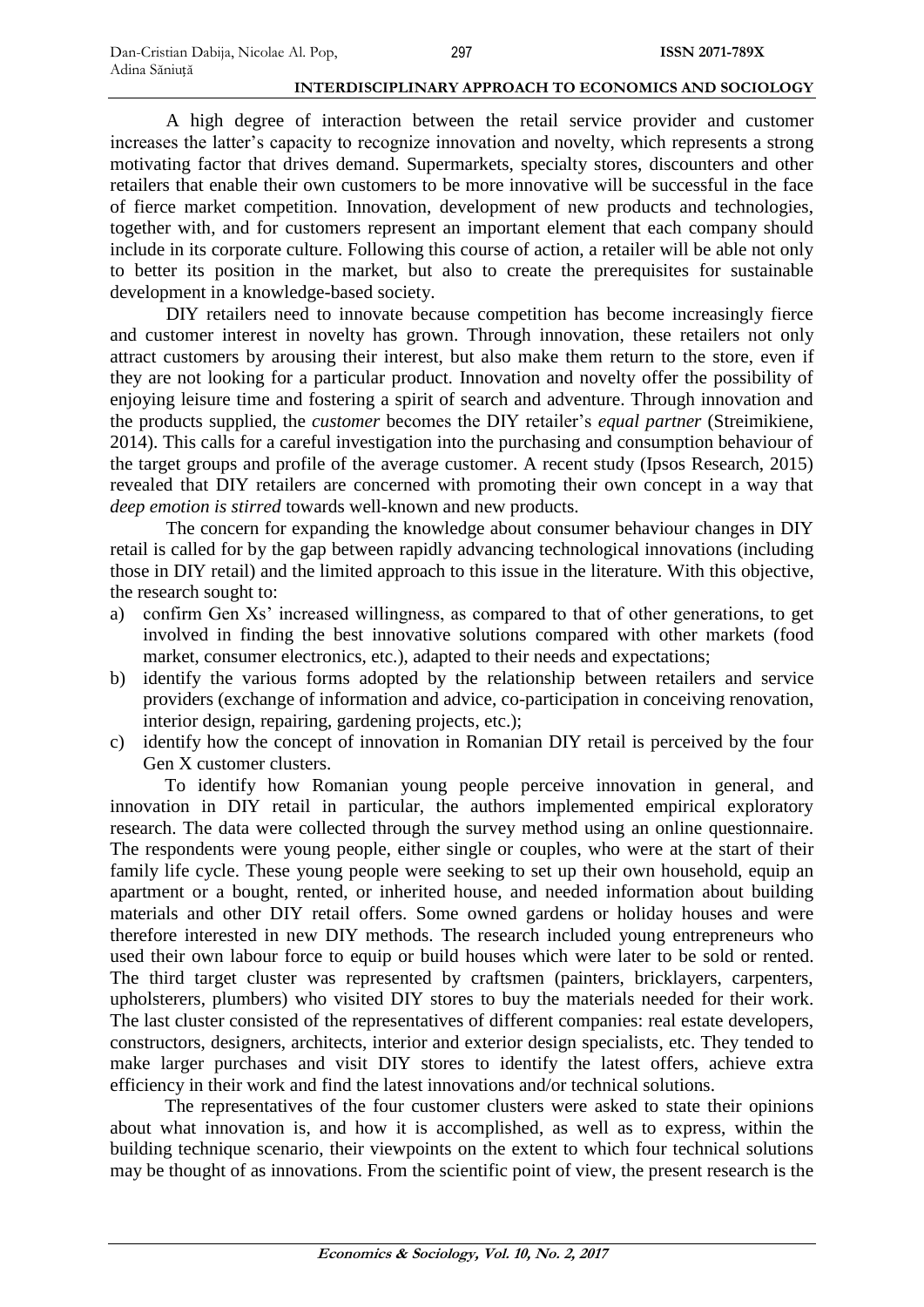first attempt to capture the behaviour of a distinct generation towards innovation in a particular market, and the evolution of DIY retail within an emerging market such as Romania.

## **1. Innovation, prerequisite of modern retail**

The major changes within post-war retail have prompted researchers to advance new theories designed to steer its evolution. Within the "Wheel of Retailing" theory, the evolution of new retail formats is likened to a circular motion (McNair, 1958; Hollander, 1960). The theory suggests that, when entering the market, the new retail formats are less familiar and invoke relatively low prices. As their market and patronage stabilize, they make investments, innovate and raise their prices accordingly. During the maturity stage of the cycle, they focus on premium products and services, trying to come up with innovative solutions. This increases their vulnerability to competition from new entrants, who try to position themselves by charging the lowest prices and finding innovative solutions, capable of drawing and keeping customers. Whereas the "Wheel of Retailing" theory focuses on pricing policy, the "retail life cycle" theory (Brown, 1990) deals with the gradual evolution of the retailer's range of products, and supports full harmonization between each developed retail format and the product and service offers which are constantly innovated. According to Brown, each retail format will have assortments of products to be taken through four stages: launching, development (growth), maturity and decline. Innovation (the process) and the innovations themselves play a highly significant role, because they allow an assortment to re-enter the growth stage, or the second maturity stage, and to constantly adapt to customers' everchanging needs.

A recent study on the evolution of retail by 2020 (Retail, 2020) highlighted the megatrends expected to impact retail in its confrontation with the main factors of contemporary social and economic development (environment, globalization, technology, society, consumers and business). The following drivers have increased relevance to Romanian DIY retailers in their quest to gain competitive advantage: price policy, identifying the best levers of differentiation (innovation can and must play a significant role) and the extent to which retailers appeal to, rely on and apply the principles of sustainability to their own activity. Within this context, differentiation through innovation of product and service processes for the target markets, and the way in which it is effectively communicated at company level are of vital importance.

## *1.1. Innovation in the context of a knowledge-based society*

Nowadays innovation is, in addition to creativity and novelty seeking, one of the drivers of the knowledge-based society, and is useful in strengthening a company's competitive advantage, in influencing consumers and in creating a favourable image of the company and its brands, products and services. The contemporary trends in the business world raise constant and increasingly bigger challenges for the present economy to generate more data and more complex information. Retail is at the very peak of hyper-competition, and an environment where a large amount of information about consumers, their preferences, motivations and attitudes can be gathered. Identification of the best market processing strategies can be made through the use of the Big Data instrument, which allows the analysis of structured and unstructured data (Săniuță *et al.*, 2013), thereby enabling the identification of customers' inclination towards innovations in the field of commercial technologies, and the development of competitive profile-building and positioning strategies (Dabija and Pop, 2008).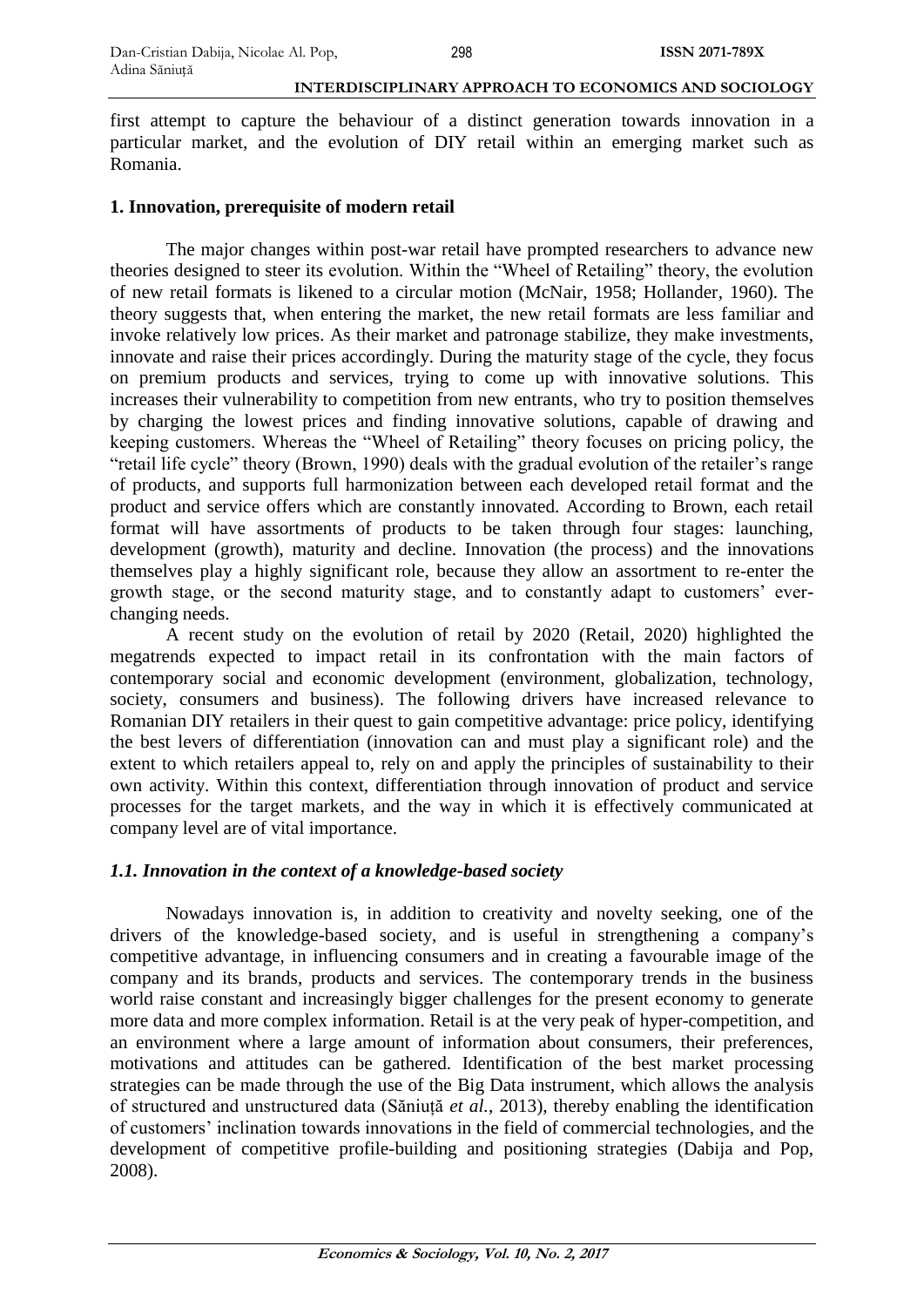The literature (Gloet and Terziovski, 2004; Borghini, 2005; Choy *et al.*, 2006) shows a direct link between the inter- and intra-corporate knowledge process and the innovation process, in which the general knowledge of society, coupled with corporate expertise, is transformed into specific knowledge and applied to new products and services. The *knowledge-based economy* highlights the need to completely harness human capital, with the effect that a change of mentality is achieved with regards to the processes at the macroeconomic level (within society), at activity level (within the value chains) and at the level of companies. From a holistic viewpoint typical of contemporary marketing, *knowledge*  represents the currency of interaction between the company and all its stakeholders, both customers and suppliers, or other categories of partners. When properly used, knowledge results may turn into a source of competitive advantage for the company (Carlile and Rebentisch, 2003).

Innovation, particularly the capacity to innovate and generate new knowledge, is today's most important resource for any company wanting to preserve a dominant position over its competitors, serve as the "benchmark" company in its field of activity, become the consumer's preferred company and the greatest success in the market. An organization's capacity to innovate greatly depends on the structure and variety of available information, the organization's technical, human, scientific and financial expertise in the form of licenses, patents, manufacturing recipes, product standards, norm regulating processes and the way in which the management harmoniously combines these dimensions with the human resources and develops sustainable strategies for market processing, and for approaching customers (Homburg and Krohmer, 2009; Cheben *et al.*, 2015). *Knowledge-based innovation* is supported by three types of connections between corporate expertise and the sources available to the organization (Keeley *et al.*, 2013):

- *open information sources* (articles in commercial and specialty magazines, information obtained by attending expositions, data possessed by stakeholders or obtained through observation, knowledge generated in research institutions and/or universities, public information provided by international and national authorities and organizations, e.g. World Trade Organization, World Bank, United Nations Organization, Chamber of Commerce and Industry, National Institute of Statistics, local authorities, etc.);
- *procurement of technology and technical expertise* in the form of equipment, machines, tools as well as licenses, patents, right to use, etc.;
- intra- and inter-sectoral cooperation between the company's stakeholders, calling for active involvement in development and innovation joint projects that have the advantage of fostering synergies between the parties involved and generating added value.

Surprising as it may seem, *innovation in the services sector* is an insufficiently explored dimension, both theoretically and practically. Although we live in a "society of services" in which innovation is expected to become "the next Big Thing" (O`Cass *et al.*, 2013), there is little empirical research on the subject. Ostrom (2010) defined *innovation in services* as the package of measures and activities that generate (added) value for the company's stakeholders (employees, owners, customers, consumers, partners, civil society, etc.) by designing, developing and presenting complex and integrated offers of products and services, new business models or solutions to improve the existing ones.

Innovation in services is not only limited to the uniqueness or newness of a product or service, but also comprises other specific aspects, such as maximizing success within the buyer-seller relationship, ensuring a stable and lasting interface between the company and stakeholders in the value chain, generating newness and added value, reducing the risks posed by the characteristics of services (intangibility, perishability, etc.) and providing solutions suited to the specific market contexts. Innovation in services is largely based on the buyers' contributions and their ever-changing needs (Kindström *et al.*, 2012). According to Salunke *et*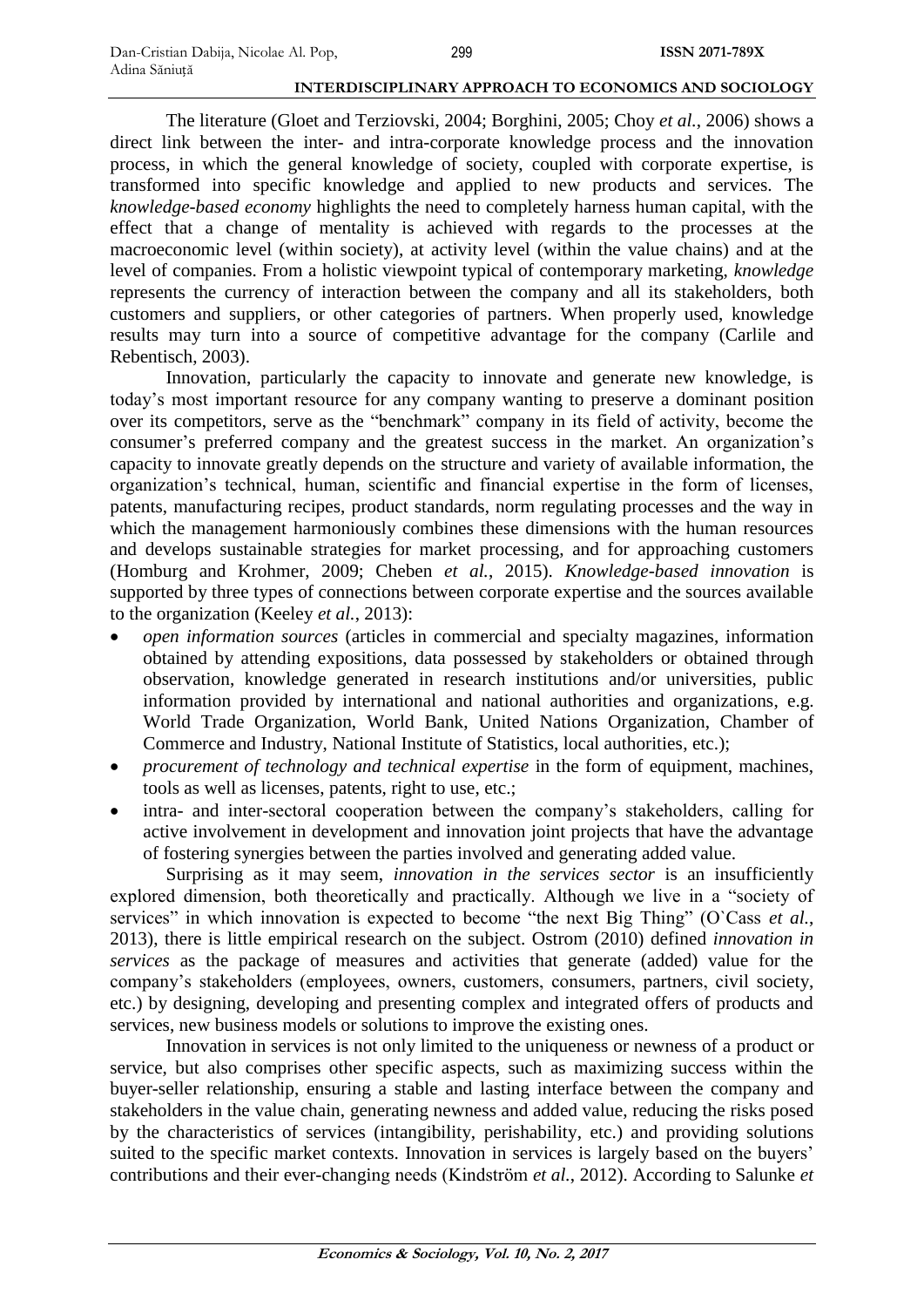*al.* (2013), *innovation in services* has two components: *interactive* and *support* innovation. *Interactive innovation* concerns the values newly created and/or induced by a service when the company changes some or all of its characteristics. This type of innovation seeks to *improve* the company's offers, bolster the image of the service among consumers, and improve or change the cognitive, affective and behavioural appraisals. Interactivity may also include substantial changes in the way the service is delivered, the possibility to customize and/or individualize the service and the generation of added value or uniqueness looked for by consumers. *Support* or *complementary* innovation consists of the changes made to the service whereby value is generated (identification of new resources to deliver the service and new methods of supply, improving the quality of service delivery, re-skilling personnel, etc.).

Unlike the goods sector, in the service sector, consumers can be thought of as partners in the delivery process, and not mere beneficiaries of the product, brand or service. In this context, Kotler (2009) mentions the concepts of value co-creation and customization. From this point of view, people represent an ideal source of new ideas for innovation. Gummesson (2008) views customers as "part-time" employees of the service provider, partners with quasiequal rights (Pop, 2006), whose grievances, opinions, attitudes, behaviours and reactions are taken into account when developing the service. This approach is justified because when there is no customer, the service cannot be provided. The service opens up many possibilities to "bind" the customer to the company, gain their loyalty and enhance their medium and longterm attachment (Gummesson, 2008). In a world of increased competition and globalization, the *partner customer* becomes an increasingly important and powerful stakeholder, leading to changes in the service provider - customer relationship. The service provider innovates not only for the customer, but more and more *together with the customer* (Desouza *et al.*, 2008; Vasiliu *et al.*, 2016).

## *1.2. Innovation in DIY retail*

Innovation in retail covers a multitude of aspects related to processes, brands, the use of information technology, diversification of communications media, change of commercial format and/or the insides of stores (Reinartz *et al.*, 2011). Innovation in retail may be caused by many factors, characteristics, or dimensions connected to consumers, trends in the market environment, elements of the marketing mix, actions of competitors, etc. Retailers often find themselves confronted with the task of innovating, of discovering new and varied ways to adapt to an ever-changing, polyvalent behaviour, in order to satisfy consumers exhibiting increasingly unstable behaviour (Dabija and Pop, 2008). Innovation may include changes in the way sales are achieved, the high diversification of consumer choice in conjunction with the increase in the number of information sources, the introduction of new scanning technologies (Gilbert, 2003), the use of new electronic services with completely changed characteristics and possibilities of exploitation, of social networks for product promotion and of information technology to interact with the customer (Reinartz *et al.*, 2011).

Innovation in retail may involve the use in the market of a particular new, innovative retail format, or the penetration of a new market in which there are no international retailers (Miles and Snow, 1978; Moore, 2005). A particular retail format may be new for a retailer due to market constraints, such as a smaller sales area adapted to another group of target consumers or another region, etc. A retailer that sells only through "bricks and mortar" stores may also use online selling (Zara Online, 2010), Drive-In selling (Real, 2012) or enrich the assortment of products in a gas station with food products, etc. (Spar Austria, 2009; Morschett, 2010). Retailers may also open flagship stores in downtown or high-traffic areas. These stores cover an unusually large area, have a wide assortment of products and a specific interior layout (Fritz and Gülow, 2009; Dabija and Băbuț, 2014).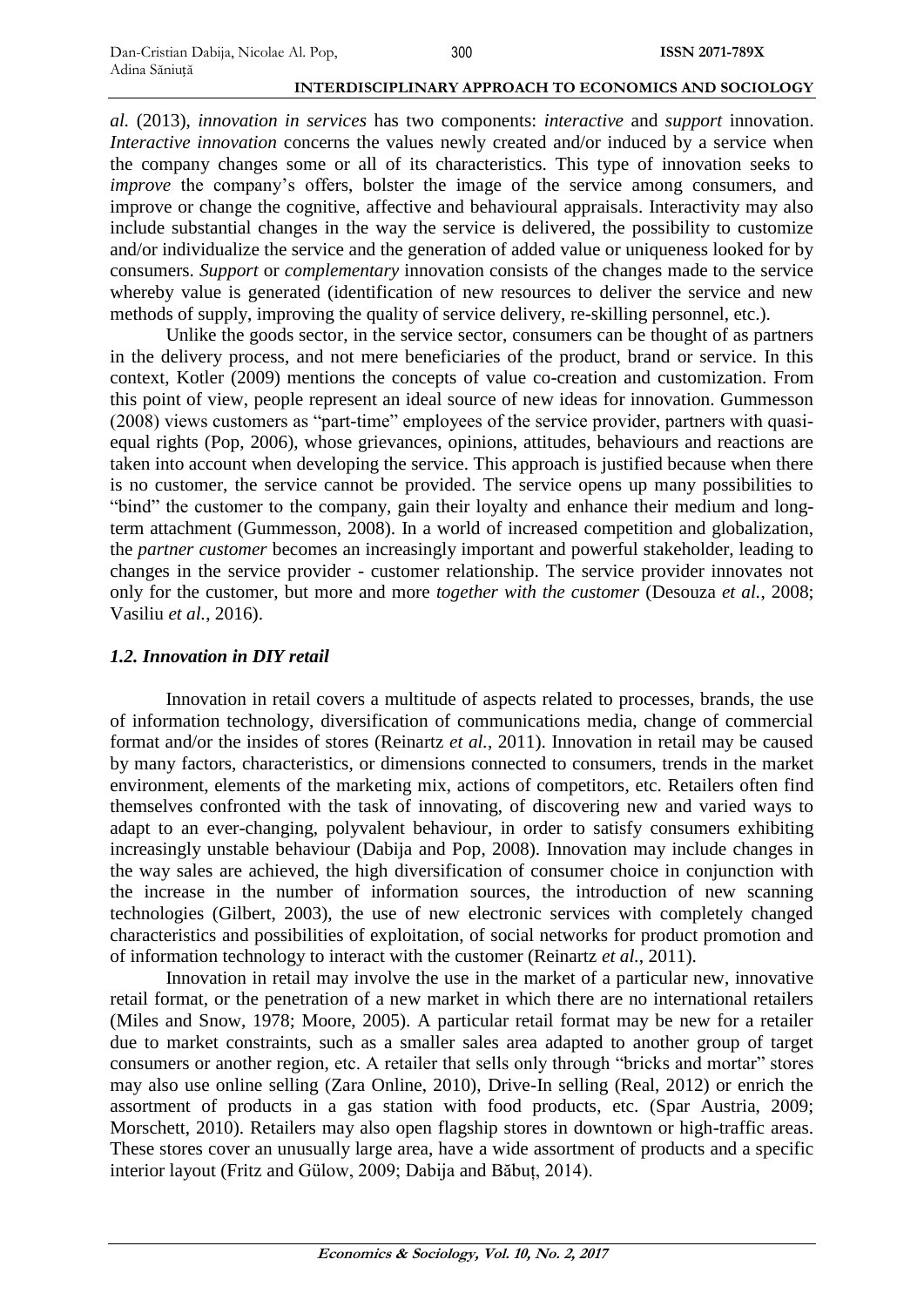In terms of *complexity*, *structure* and the impact of its *actions in time*, innovation in DIY retail may be *strategic* (with far-reaching effects on the volume of supplied goods, retail format and sales methods) or *operational* (with short-term decisions, implications, measures and actions having immediate effect) (Reinartz *et al.*, 2011). Innovation calls for many processes, tactics, measures and activities that together contribute to improve the DIY retailer's position in the mind of the consumer, generate competitive advantage, develop partner relationships within the value chain and maintain and/or improve its competitive position. From a systemic point of view, innovation in DIY retail refers to the following relationships (Pop *et al.*, 2012):

- a) producer retailer (not seen/perceived by the customer);
- b) retailer customer (the sales process within the store).

There are two aspects to be considered in terms of the *producer-retailer relationship*. The first aspect refers to innovations within the value chain concerning new activities and/or transport processes (packaging, overall dimensions, transport solutions, etc.), supply (order methods, supply routes, etc.) and storage (storage and exposition technologies, etc.). The second aspect refers to the DIY retailer's "turntable" status as it collects information from customers (suggestions, complaints, commentaries about their preferences and attitudes) and sends it to producers so that they may identify innovative solutions, capable of arousing attention and gaining loyalty. The producer is faced with the difficult task of identifying, out of the vast amount of information, that which can be turned into new products and services.

Within the *retailer-customer* relationship, the former tries to find the necessary levers for drawing, keeping and making the individual return to the store, increasing the number of visits, purchasing items and displaying loyal behaviour. DIY retailers may implement a wide range of innovations before, during and after sale. A pleasant, attractive, constantly new environment represents the main challenge for the DIY retailer striving to come up with constructive (bold, innovative architecture), functional (easy access and movement of visitors according to the principles of intuitive logic) and aesthetical (chromatic harmonies of the sales space and product display) innovations. When displaying the products, retailers can make use of various innovations to attract customers' attention and make them (re)purchase. These refer to the various merchandising tactics and actions, various ways of informing customers (applications for smartphones, terminals providing information to customers), setting up in-store attraction points (the novelty corner, room with "premium" products, etc.), the attractive display of goods and many others. In order to assess favourable attitudes among customers, the DIY retailer may use the mobile shopping assistant (application for the customer's smartphone, providing information about the goods supplied), room for testing and creativity, specific actions (initiating the customer's interest in recycling materials, implementation of buy-back systems or loyalty programmes supporting micropayments and microcredits) and mobile weighing, stock-taking and barcoding equipment, etc. Following the purchasing stage, the retailer may use complex programmes to ensure the customer's attachment to the retail brand, chain, a particular store, or the entire offer (Winkelmann, 2013) and strengthen his/her loyal behaviour, making the customer return to the store and recommend the retailer to other people. One of the relevant objectives of DIY retailers in developing market strategy is finding small-scale craftsmen who will carry out various types of work at the customer's home, whether an individual or corporate customer.

This typology highlights the complexity of the innovation phenomenon in DIY retail, as well as its implications and multifaceted character. It also pinpoints the complex manifestation of forms of innovation and creates the prerequisites of a structural approach to its operationalization.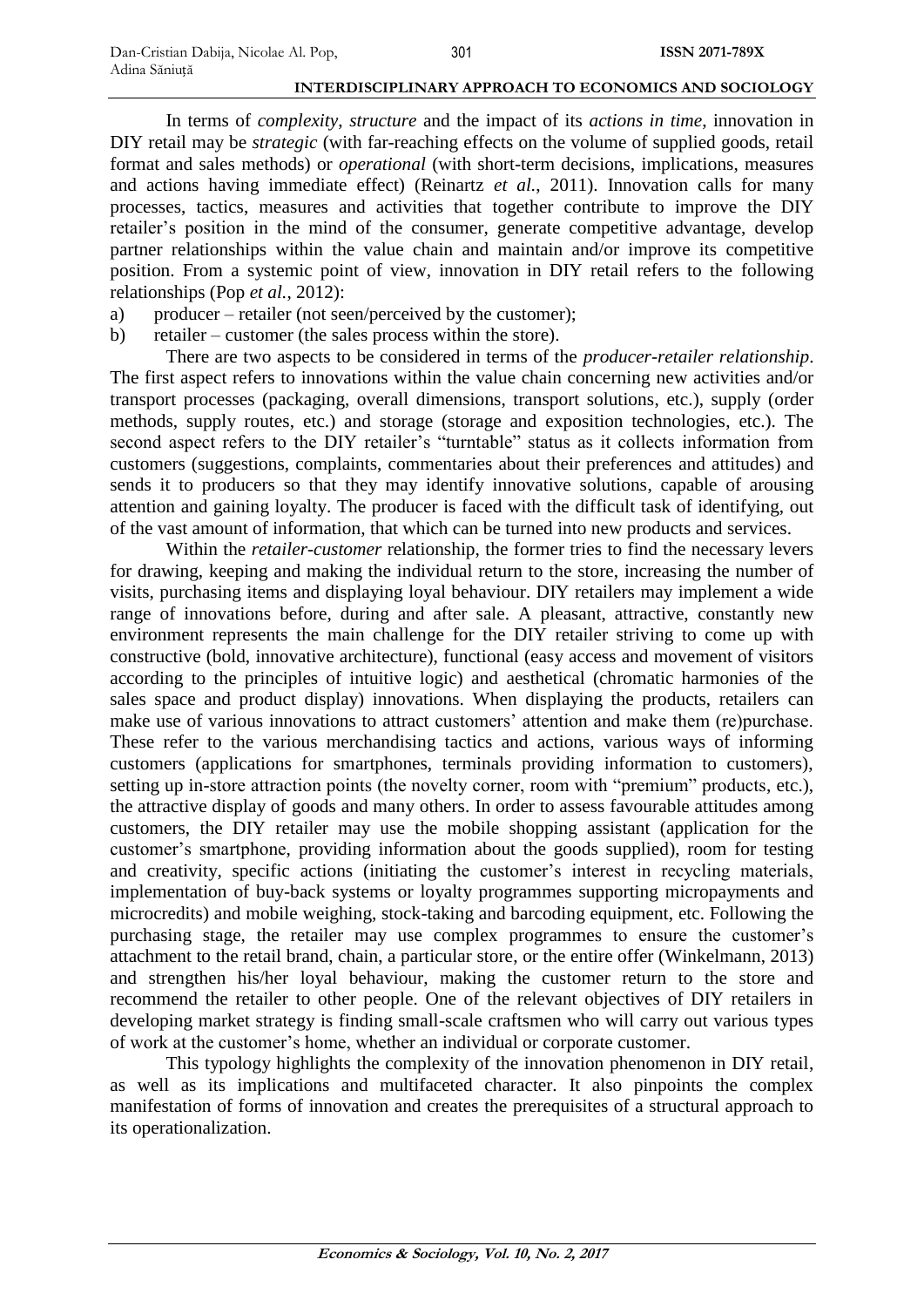## *1.3. Specifics of the DIY retail in Romania*

The abandonment of specialized, product-oriented retailing and the development of retail formats covering large areas, with specialized departments and wide assortments of products are global trends which have increasingly been observed in Romania. The past years have witnessed an increase in the sales area, in the number of newly inaugurated food and non-food retail stores (Dabija and Abrudan, 2015), as well as more and more substantial "loss of ground" by small, independent retailers. The retail sector in Romania has not yet reached full maturity, as the big international players still enjoy a great potential for increase.

In Romania, the most commonly encountered food retail formats are supermarkets (Carrefour, Profi, Billa, Unicarm, Oncos, Mega Image, etc.) and discount stores (Lidl and Penny). By contrast, in non-food retail the most widespread are clothes, sports and shoes stores (Dabija *et al.*, 2014; Abrudan *et al.*, 2015). There are only a very few "Do-It-Yourself" stores, as the market is highly dynamic, dominated by strong and successful competitors that offer domestic and foreign products at reasonable prices. The DIY stores are more and more visited by amateur and professional construction workers, decorators and small-scale craftsmen who prefer these stores, because they find in them many home design and decorating solutions. The DIY stores also manage to attract customers with their range of products, interior design and pleasant atmosphere that fosters adventure and the search for more products. Customer involvement in the sale/purchase process is much more intense, as they are lured into looking for information in advance about the goods sold, according to their needs (Dabija and Pop, 2008).

Romania holds a privileged position on the European map of DIY retail due to its demographic potential, the large number of homes, offices and international companies that relocate production and embark on other intra-organizational processes, for instance developing university campuses (Cluj-Napoca, București, Timișoara, Sibiu, etc.). The DIY market tripled from 2005 to 2014, increasing from 330 million euros to over 1.4 billion euros (Saniuță, 2015). It is estimated that, by 2020, its turnover will have doubled, and that DIY chains will have strengthened their position in the big cities (Kingfisher, 2013). The main competitors of DIY retailers are the Romanian companies, Dedeman, Arabesque and Ambient and the international players, Praktiker, Hornbach, Mr. Bricolage, Kingfisher, OBI, Leroy-Merlin (Săniuță, 2015). The financial crisis hit DIY retail, leading to a 25% fall in its turnover, the insolvency of Interhome in 2010, the takeover of Baumax by Leroy-Merlin and the strengthening of its dominant position established by the Romanian chain Dedeman (Dabija and Abrudan, 2015). Lately, however, the DIY market has shown signs of recovery, the number of DIY stores reaching 155 in 2015 (Done, 2015).

## *1.4. Customer typology in DIY retail*

The contemporary customer expects the DIY retailer to offer him/her a unique, different and unforgettable experience that generates usefulness for future projects in the field of home construction, design, decoration, or extension. Customers play different roles in the DIY market, exhibiting specific characteristics. Some customers are *specialists* or *professional craftsmen* with a high level of knowledge, and can be very demanding of the DIY retailer's range of products and solutions. Due to their experience and frequent visits to the store, they always identify the best quality/price ratio of the available offers. *Would-be craftsmen* are represented by *amateur* customers who like to do home repairs, and find satisfaction in building, repairing and arranging furniture items to make their home atmosphere more pleasant. *Novices* are customers attracted by interior decoration, furniture items and gardening tools, but who only occasionally visit DIY stores (Ipsos Research, 2015).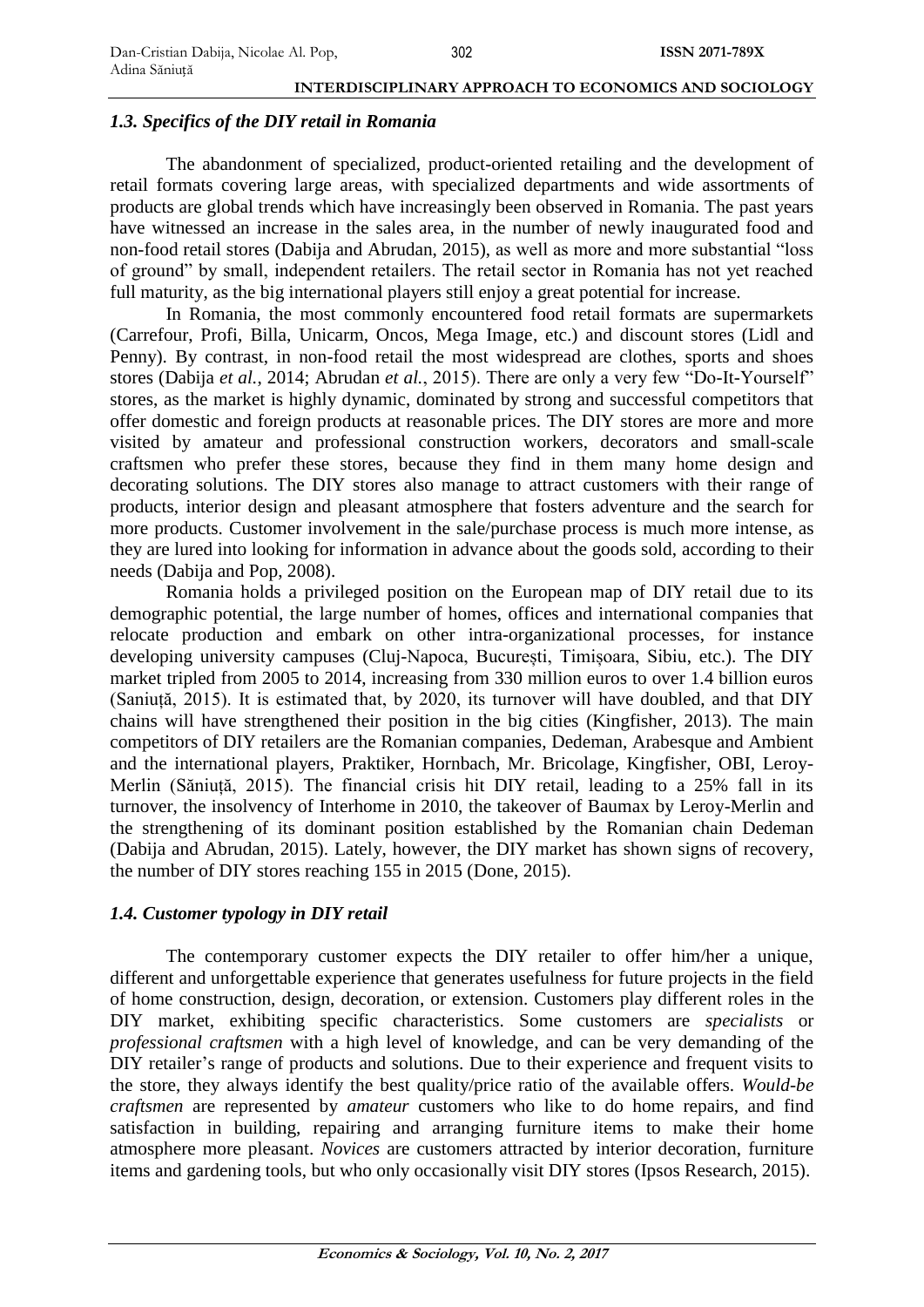To attract customers, arouse their interest and make them open to innovation, DIY retailers often appeal to influencers to sell their goods. The craftsman-advisor, an *intermediary* between seller and buyer who works for the customer, carries out construction, design, repair and any other solicited works. He often acts as a major factor in influencing customers, pointing to the best solution, "awaking" the customers, expanding the offers and providing sound advice about the latest innovation according to the need expressed (Săniuță, 2015).

Recent studies have shown the Gen Xers' and Millennials' inclination for visiting DIY retailers and making purchases depending on their innovations (Săniuță *et al.,* 2013). The literature places Gen Xers between baby boomers (previous generation) and Generation Y members or Millennials (next generation). The clear delineation of Generation X varies from one region to another, generally comprising people born between the late 1960s and early 1980s (Martin and Pierce, 2009). The people belonging to this generation have, over time, experienced various forms of material deprivation, with limited possibilities for personal and professional development. Family plays an important role, the spouse is chosen with much caution and, consequently, the starting of a family may be delayed (Williams and Page, 2009). The education they received will have allowed them to develop a holistic, global way of thinking, while technology, innovative solutions and novelty are appealing aspects that shape their lifestyle. Other characteristics that define Gen Xers are entrepreneurial spirit, independent behaviour, pursuit of maximum comfort, need for the newest gadgets, Internet addiction, swift identification of the best solutions to a problem and professional excellence (Miller, 2011; Martin and Prince, 2009). For Gen Xers, buying is not a mere act of purchase, but involves increased demands addressed at retailers and service providers. Retailers have to constantly find new arguments and dimensions to arouse their interest, enhance their *entertainment* (retailtainment) and offer them *new experiences* during the buying process (Lehtonen and Maeupaa, 1997).

## **2. Research methodology and sample description**

In order to identify how Romanians perceive DIY retailers' efforts to attract customers and obtain answers (on attitudes, preferences, etc.) with regards to innovations, the authors conducted a quantitative exploratory study during 2015 among consumers and company representatives who visited DIY retailers on a regular basis. In order to ensure representativeness of the sample, although it was only exploratory research, the respondents had to fill in an online questionnaire, and were firstly asked if they had visited any DIY retailers in the last three months. If yes, they had to answer all the questions; if no, they were dropped and the survey stopped. The authors also sent out invitation emails to representatives of different companies with DIY activities, to professionals and to craftsmen found in the national telephone directory. The online questionnaire contained factual statements with multiple answers in five-point Likert scale, as well as open statements that allowed respondents to express their own opinions about their preferred DIY store, innovation in DIY retail and its characteristics, the degree of novelty of some predefined innovation scenarios and the type of innovative products recently purchased. The response rate was quite significant (about 65%), 325 questionnaires being validated out of a total of 500 administered questionnaires. Data was mainly analysed by means of frequencies and by compiling open answer questions to relevant statements.

The respondents belonged mainly to Generation X. Since Gen Xers are placed between Millennials (Dabija *et al.*, 2017), who are in search of a career and family in parallel with buying their first home, and Gen Z, who are still pursuing a particular type of education (Miller, 2011; Martin and Prince, 2009), they exhibit a greater penchant for home furnishing,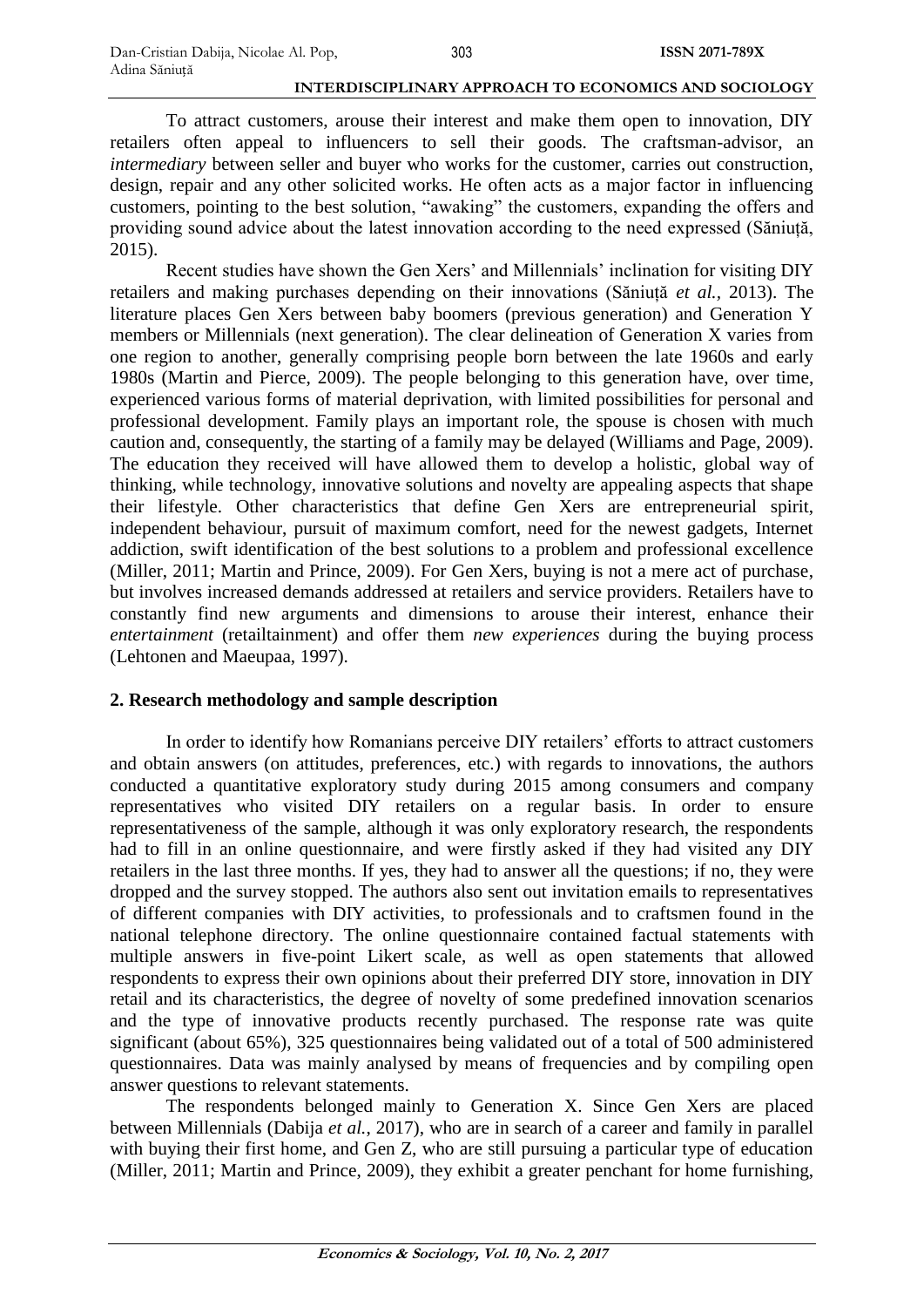refurbishing, decoration, extension, etc. As they are in the early stages of their career, Gen Xers are receptive to DIY activities. However, innovation as a driver whereby young consumers are attracted to DIY retailers has been a narrow field, scarcely analysed so far.

Prior to the research proper, the authors carried out a *qualitative* pilot study (Smith and Albaum, 2005; Wilson, 2012). The research was carried out in several DIY stores in the big cities of Romania and enjoyed contributions from 110 respondents, all members of Generations X and Y. They were going through the stages of building or developing their own homes. The pilot research showed that young people were very eager and willing to embark on building, renovation and refurbishing work, as well as extensions to home, garden and outbuildings (Săniuță *et al.*, 2013). The conclusions of the pilot study improved the design of the quantitative empirical research conducted through the *survey* method.

In addition to stating their opinions about innovation, the four customer clusters were presented with four different scenarios (the projective tests technique) in which they had to express their opinions about the extent to which these scenarios may be viewed as innovations. As a component of psychometric tests, projective tests represent techniques to investigate people's personalities using various methods (word fills or word associations, image associations or interpretations, tests of recognition, etc.). They seek to capture directly the respondents' behavioural reactions and ascribe them to others, as if they belonged to other people (Smith and Albaum, 2005).

The four customer clusters consisted of:

- *- small-scale craftsmen* (plumbers, painters, bricklayers, carpenters, electricians, tilers, upholsterers) who carried out professional repairing, fixing, installing, decorating and/or building works for various customers;
- *- representatives of large enterprises* (real estate developers, constructors, interior or exterior design companies, designers, etc.) who purchased DIY products in large quantities in order to generate added value and create offers for the markets in which they operated, or looked for the latest technical solutions for the buildings they designed (architects, designers, landscapers, etc.);
- *- regular customers, amateur do-it-yourselfers,* who regularly made small repair works (changing a bulb, sanitary fittings, switches and sockets, connecting parts for household and electronic appliances), and bought gardening products and construction materials for the upkeep of the house;
- *- professional physical persons* who built, renovated and/or redecorated houses and apartments.

The above clusters show that an attempt was made to include people who were familiar with DIY stores, knew them well and regularly made purchases there. *The main objective of the quantitative research* was to identify how innovation in DIY retail was perceived and understood by the four customer clusters, in particular by Gen Xers.

The sample consisted mostly of young respondents, amateur consumers belonging to Generation X, who personally purchased products for various household needs. Whether they wanted to make a repair, rearrange their home or buy any other product for their household, garden or villa, these people represented a special target group for DIY retailers because, although their purchases were not very expensive, they visited the stores quite frequently, being always in expectation of novelty, of small changes in offers, new technical solutions to their current needs and information about redecoration and re-design, interior or exterior changes, etc. Amateur consumers were mostly men (38.1%), with fewer women (12.5%), DIY professionals again being represented by more men (22.1%) and fewer women (8.7%). Small-scale craftsmen (bricklayers, carpenters, etc.) were all men (9.5%), while the representatives of real estate developers were men and women in almost equal proportions (5.1% men and 4% women). Most amateur consumers were unmarried (37.3%), even if they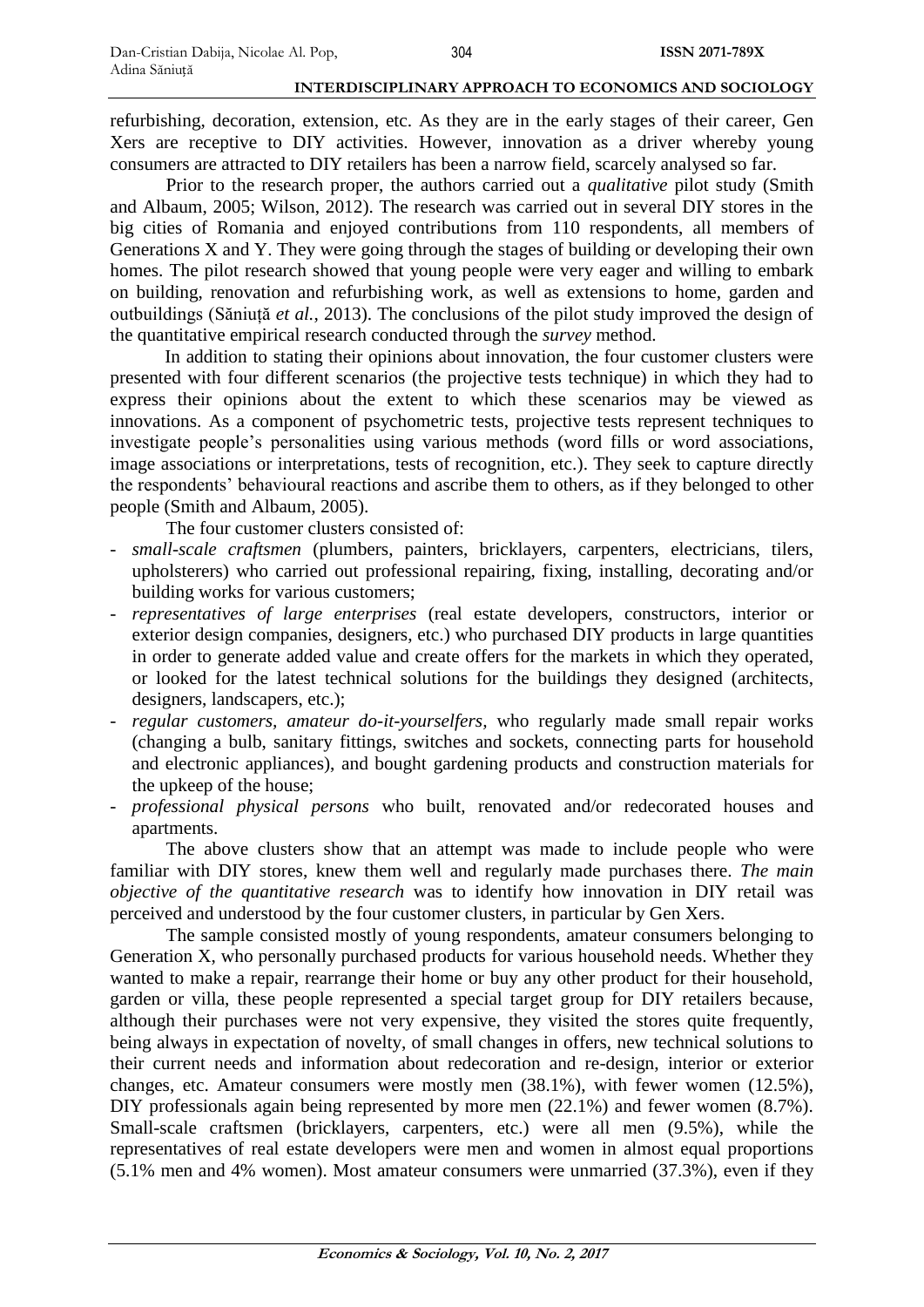had a partner, while small-scale craftsmen and company representatives had families (24.2%) or were divorced (8.3%). Small-scale craftsmen were married (4.1%) or single (3.9%).

The amateur repairers' income was 2.5 to 3.5 times higher than the national average salary, while the professionals' income was four to six times higher than average. Small-scale craftsmen had a variable income, some of them earning three to four average salaries, others even six to eight, according to their specialization. Company representatives had high incomes, although these were less relevant, as their purchases were for organizational purposes.

## **3. Results**

Respondents' answers about their preferred leisure activities varied across the target clusters. In addition to their DIY activities, such as small household repairs or interior and exterior fit-outs, respondents also mentioned cultural (taking part in or watching performances, concerts etc.) and sports activities (fitness, football, running, cycling, etc.), walking, socializing with acquaintances or friends, exploring technical novelties, etc. For the DIY amateurs, most important were cultural (28%) and sporting (21%) activities, followed by socializing (16%), exploring IT, telephone and TV novelties (12%) and, to a lesser extent, DIY activities (8%) and various other activities (15%). Although occupying a relatively small share of the amateurs' leisure time, DIY was perceived as an enjoyable activity which stimulated their working creativity (87.4%). DIY as a leisure activity held no significance for professionals who decorated or redesigned homes, because this was their job role (79.3%). DIY was seen as an exacting activity, demanding quality work, sometimes under pressure of strict deadlines. Their leisure time was directed towards socializing (32%), sports (21%), cultural (18%) and open-air (11%) activities. DIY as a leisure activity did not play a significant role for small-scale craftsmen, who stated that they visited these stores every now and then, sometimes outside their regular working hours, but only if they saw an attractive offer (27%). To them, of major importance was socializing, spending time with family or friends (43%) and open-air activities (22%). Company representatives also ascribed reduced significance to DIY as a leisure activity (9%), because a leisure activity was only important when enjoyed with their partner. For these respondents, the most interesting activities seemed to be sports (19%) and cultural (attending concerts, sports competitions, etc.) events (15%), spending time with their partner or friends (14%) and the search for new technological trends (11%).

The four target segments were also questioned about the DIY stores they visited most frequently. Interestingly, amateurs, professionals and small-scale craftsmen preferred to purchase from the stores of domestic investors (Dedeman 17.5%, Arabesque 16%, Ambient 36%). Company representatives and amateurs were also interested in international retail chains, such as Bricostore (13.2%), Baumax/Leroy-Merlin (13.8%), Praktiker (14.2%), Hornbach (11.4%), respectively Obi (2.8%) – see *Table 1*.

| Retail chains |      | Amateurs | Professionals  | Small-scale<br>craftsmen | Company<br>representatives | Total |
|---------------|------|----------|----------------|--------------------------|----------------------------|-------|
|               |      |          |                |                          |                            |       |
| Dedeman       |      | 27.0     | 20.0           | 8.0                      | 9.0                        | 64.0  |
|               | $\%$ | 8.3      | 6.2            | 2.5                      | 2.8                        | 19.8  |
| Arabesque     |      | 23.0     | 14.0           | 15.0                     | 7.0                        | 59.0  |
|               | %    | 7.1      | 4.3            | 4.6                      | 2.2                        | 18.2  |
| Ambient       |      | 35.0     | 49.0           | 33.0                     |                            | 124.0 |
|               | $\%$ | 10.8     | $\overline{5}$ | $\overline{0}$ 2         |                            | 38.3  |

Table 1. Breakdown of DIY stores visits by the four target segments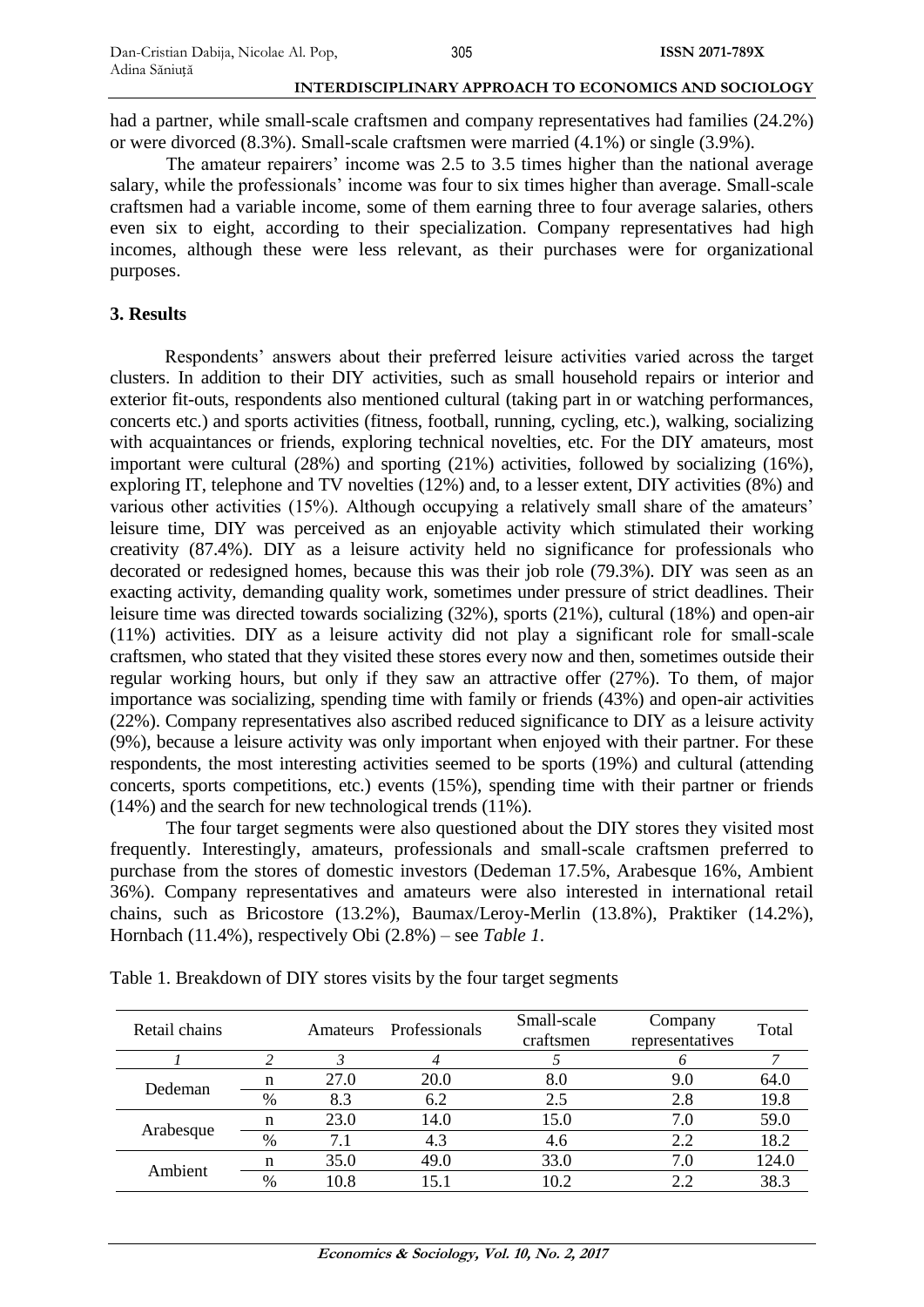|                   | ∍    | 3              | 4    |     |      |      |
|-------------------|------|----------------|------|-----|------|------|
| <b>Bricostore</b> | n    | 17.0           | 10.0 | 8.0 | 26.0 | 61.0 |
|                   | $\%$ | 5.2            | 3.1  | 2.5 | 8.0  | 18.8 |
| Baumax/Leroy-     | n    | 15.0           | 11.0 | 8.0 | 30.0 | 64.0 |
| Merlin            | $\%$ | 4.6            | 3.4  | 2.5 | 9.2  | 19.7 |
| Praktiker         | n    | 18.0           | 10.0 | 7.0 | 28.0 | 63.0 |
|                   | $\%$ | 5.6            | 3.1  | 2.2 | 8.6  | 19.5 |
| Hornbach          | n    | 11.0           | 4.0  | 5.0 | 26.0 | 46.0 |
|                   | $\%$ | 3.4            | 1.2  | 1.6 | 8.0  | 14.2 |
| Obi               | n    | 4.0            | 3.0  | 1.0 | 5.0  | 13.0 |
|                   | $\%$ | $\overline{2}$ | 0.9  | 0.3 | 1.6  | 4.0  |

| INTERDISCIPLINARY APPROACH TO ECONOMICS AND SOCIOLOGY |
|-------------------------------------------------------|
|-------------------------------------------------------|

*Source*: own research.

In order to determine the extent to which the customers of DIY retailers (whether amateurs, professionals, small-scale craftsmen or company representatives) associated an idea or a particular layout in the store with a possible innovation, they were presented with four scenarios. Each scenario was accompanied by a picture (*Figure 1*) and a short description of what it represented. The images described a specific situation in DIY stores which could represent an innovative solution aimed at facilitating the customer's decision-making process. Respondents were given enough time to look at the scenarios and express their opinions about the innovativeness of each scenario. The images and the accompanying explanations were quite suggestive.



Figure 1. The four scenarios with their innovative solutions *Source*: own research.

The possibility to plan and customize the bathroom interior was deemed the most innovative scenario. All respondents, both amateurs and small-scale craftsmen believed that the possibility of introducing the exact dimensions of a bathroom in a specialized computer programme, choosing the shape of the shower cabin, bathtub, basin and other accessories, as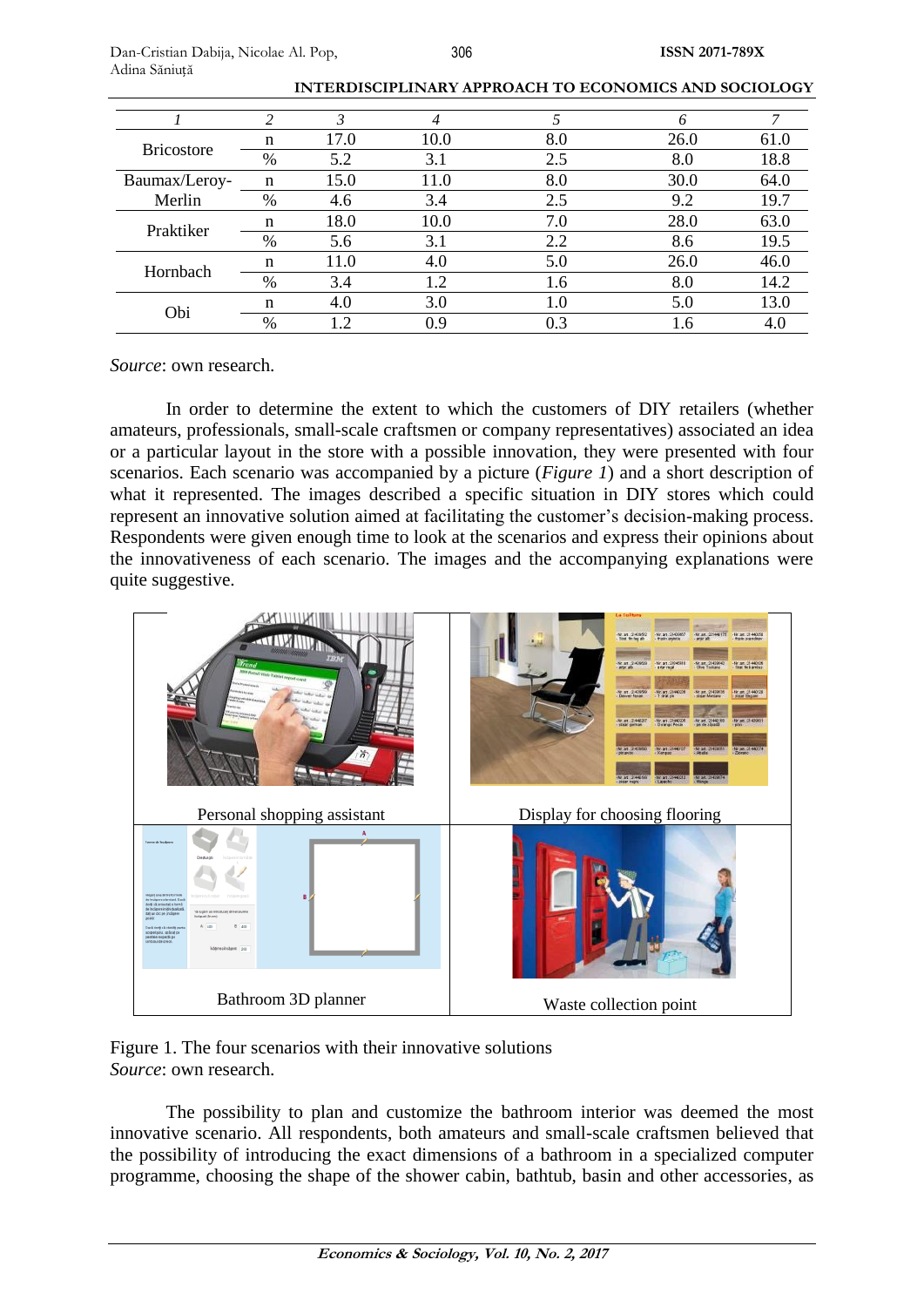well as the colour of tiles, was indeed an innovation. It allowed them to form a realistic impression and a highly precise image of how the space could be used. The small-scale craftsmen and the company representatives (designers, architects, etc.) were delighted because they could enhance their own customers' level of satisfaction and show them the best solutions for interior harmonization.

The device attached to the shopping cart that displayed product characteristics according to the product bar codes was viewed by Gen Xers amateurs (80%) and small-scale craftsmen (95%) as an innovation. For the interviewees, it was highly important to obtain relevant and timely information about the products in the store, their use and characteristics. In this way, they could obtain the needed information and find the product in good time. The displayed information allowed consumers to discover which of the products presented best met their expectations and needs. The device also allowed consumers to save time and money, thus increasing their satisfaction.

In the amateurs' opinion, the waste collection point exhibited a relatively modest level of innovation. Even if it made an important contribution to pollution reduction and the implementation of sustainability objectives, a discount voucher of a particular value that could be changed at the DIY retailer's cash register was not an innovation per se, despite its preventing pollution and diminishing the consumption of materials. Respondents who were not concerned with environmental protection believed that the transportation of old objects from their home to the collection point was an extra chore that they found to be of little relevance compared with classical disposal of throwing the object into the waste bin, which was much easier. However, small-scale craftsmen, for whom the discovery of builders' waste collection points represented a proper solution and saved considerable time and money, shared a different opinion. Small-scale craftsmen stated that it should be necessary for DIY retailers to collect re-usable construction materials (wood, tubes or pipe ends, etc.).

According to the opinion of all respondents, the lowest level of innovation was observed in the display for choosing flooring. Although it had the advantage of quickly finding various flooring combinations and colours that best went together with the interior, this was not an innovation proper, but rather one of the retailer's facilities as a means to promote its sales. In the craftsmen's opinion, the flooring display was an element that allowed them to save time when shopping and choosing the best solution for a room. Respondents were asked to name innovative products/services that they had recently purchased from their favourite DIY retailers. The answers received were quite heterogeneous, revealing somewhat unexpected situations. 21.5% of respondents were unable to name any innovative product that they had purchased recently (the last 12 months). We believe it is highly likely that they had not bought any innovative products, even if they had visited DIY stores.

The young people fond of DIY viewed different household appliances as recently purchased innovations (milk-frothers, coffee-makers, super-automatic espresso machines, drinking water filters, air purifiers or humidifiers, carpet washer vacuum cleaners, microwave ovens, electronic ovens, irons with ionization systems, dishwashers, bars with countertop TV lift mechanisms, etc.). Some innovative products for gardening were those products that could be fixed onto the same telescopic handle, the lawn mower, the sprinkler, outdoor flower pots, the green fence (hedge) or the bamboo fence, exotic garden flowers, garden gnomes, etc. Many household accessories were thought of as possible innovative products, such as LED or remote control energy-saving light bulbs, curtain fitting systems, various classical or solar reading lamps, storage beds, the ergonomic or massage chair, etc.

The fit-out professionals stated that some of the innovative products that they had bought recently were accessories that increased the value of the home: bathroom accessories, ornamental wishing wells, gasification, wood or pellet boilers of high efficiency, the ergonomic or massage chair, the smart plug with time and energy management, metallic doors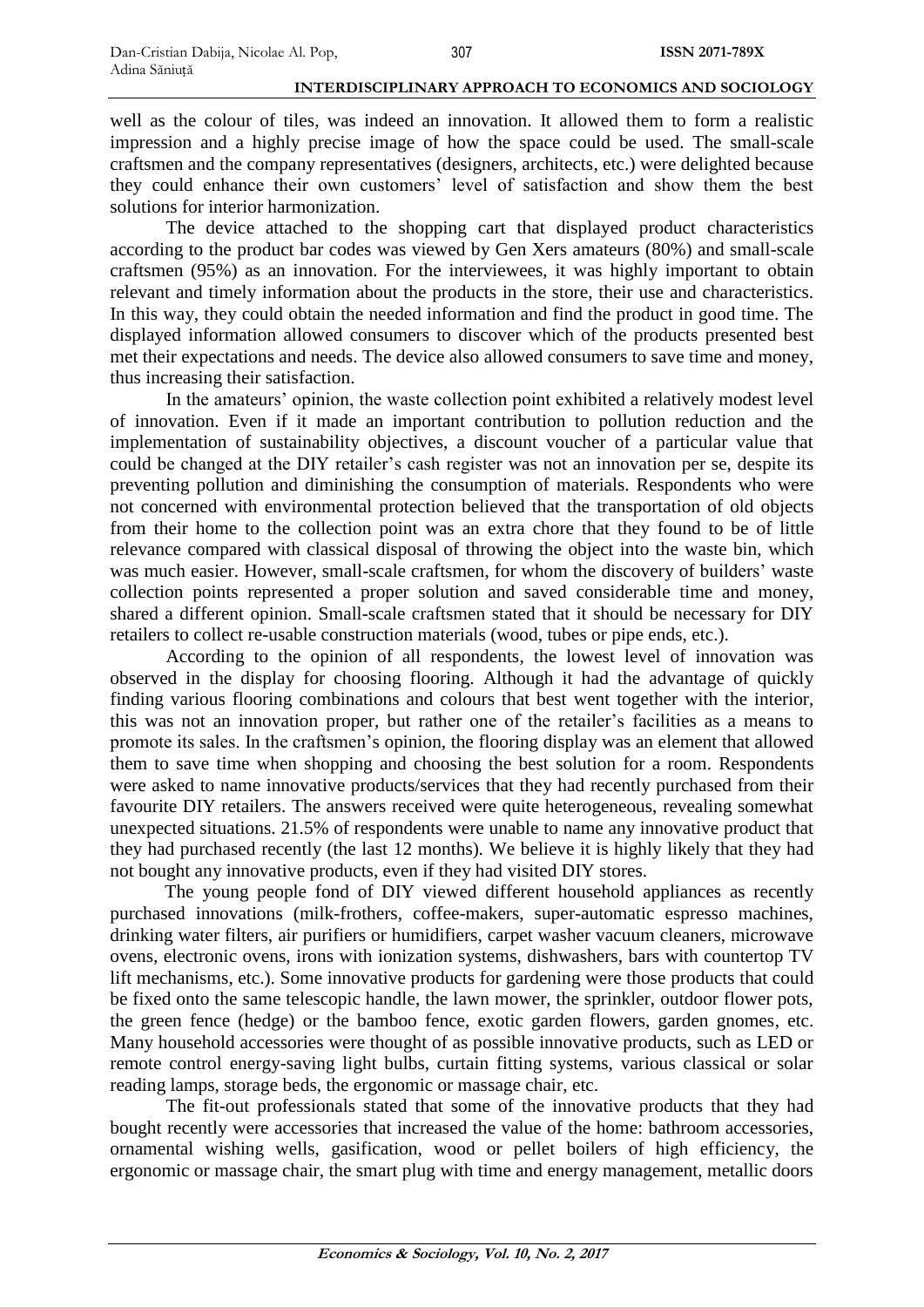with thermal and phonic insulation, etc. For the small-scale craftsmen, innovative products were the tools that they used to do their job as well as consumables. Professional equipment or tools used by small-scale craftsmen were the laser level, the washable paint sprayer, the rotary hammer, the drapery hardware, the high pressure spray paint machine, the self-levelling floor compound, the energy-saving timer switch, etc. Company representatives stated that among the innovative products recently purchased were garden and interior design applications, modern lighting systems, classic or electric interior blinds systems, bathroom design products, solutions for identifying dirt in construction materials (keranet), online home design platforms, interior design products, etc.

The research conducted in the context of the Romanian market was in itself innovative because no research of this kind had been conducted in the past. The subject of innovation in retail generally has been extensively studied and debated. Other authors have reached similar conclusions about the contribution of innovation in retail to attract customers and invoke loyalty (Perkovic *et al.*, 2015), the use of new technologies (Dinu, 2015) and the implications of retail according to specific retail formats (Vasiliu and Cercel, 2015).

## **Conclusions**

Regarding the processes determined, solicited or influenced by innovation, these might include many aspects and dimensions, such as: *the way in which the offer was conceived* (formation, variety, structure, qualitative characteristics and accompanying services); *the support activities* (operating at the level of the supply chain, the regulating system or at the level of some commercial technologies); and *organization of the marketing process* (concerning the management of innovation and the organizational framework so that innovation can be implemented). The objective of these three courses of action was to integrate, in a holistic manner, the stakeholders involved in DIY retail and make them develop new retailing concepts, stimulate the interaction between buyers and service providers and highlight the creative partnership of the parties involved in the exchange. However, without *empathetic customer treatment*, no innovation effort can enjoy complete success. The DIY economic player, whether producer or dealer, can enjoy medium and long-term success only by placing consumers in a central position and by developing a genuine *customer orientation*.

The present research, focused on four distinct customer clusters, attempts to offer practitioners and academics a way to approach customer groups according to modern economic requirements. The study reveals the need for DIY retail representatives to approach the four customer clusters differently. The *small-scale craftsmen* were concerned with meeting their beneficiaries' orders in a swift and efficient manner. For them, innovation could be promoted by offering advice and alternative solutions to specific problems so that the best quality-price ratio might be achieved.

Real estate developers, constructors and home designers may benefit from events where complex technical, constructive and functional solutions are promoted, exhibiting a high level of novelty. Such solutions could result from the joint collaboration between the producers of various DIY and home design materials and products and the DIY retailers. This is the cluster for which new innovative solutions could be proposed for experimental purposes, under specific financial conditions.

For the cluster represented by *individual consumers*, the DIY retailers could set up a department designed to display innovative solutions. DIY product trials for this customer category could be stimulated by setting up a club designed to attract this cluster, and by organizing weekly meetings where specialists perform demonstrations. The cluster of *professional physical persons* could be drawn to the stores of a DIY chain through a reward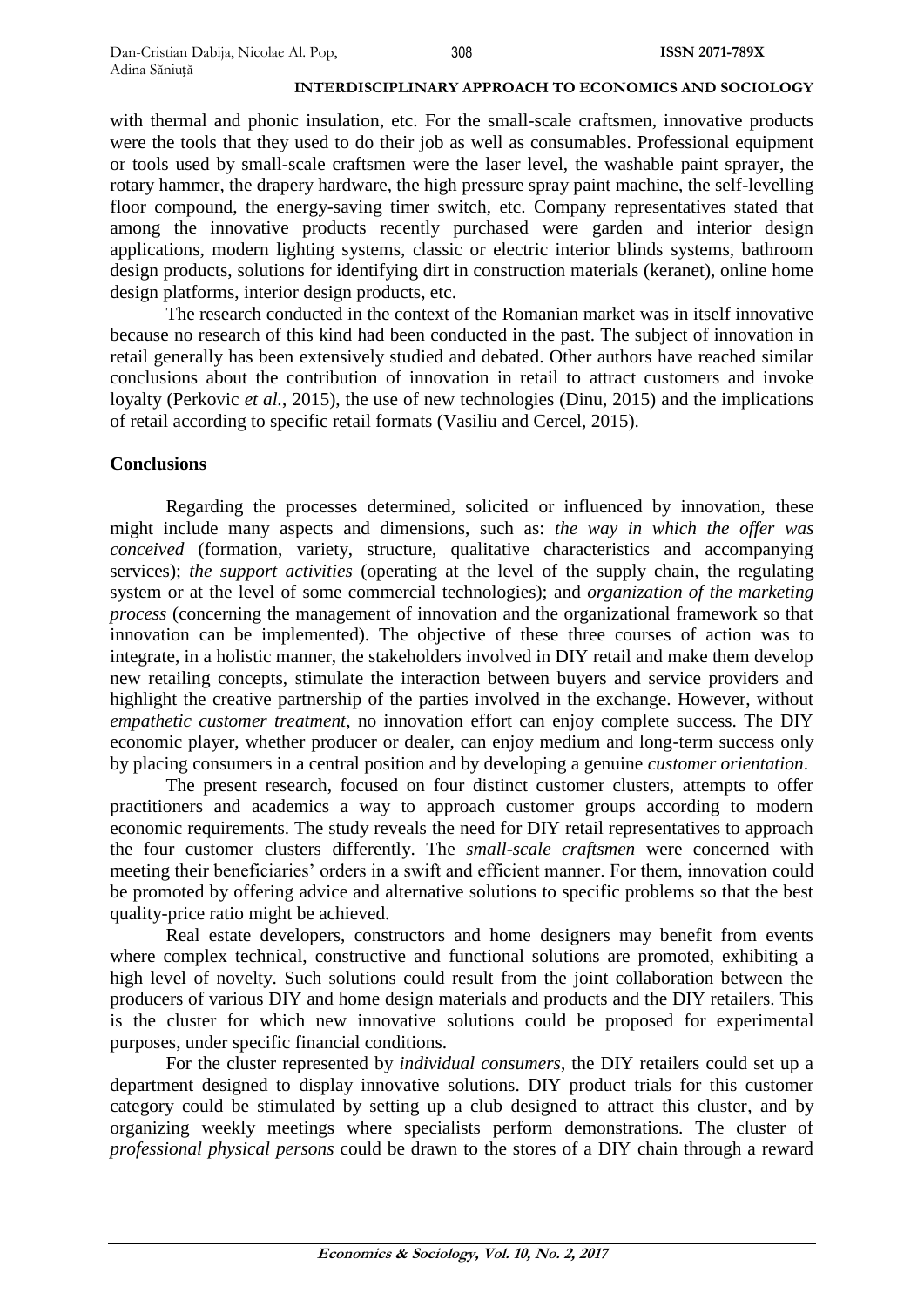card scheme in which each purchase is awarded a number of points. When reaching a particular number, the points may allow the individual to purchase other new products.

The results show that customers were increasingly interested in identifying innovations that prove to be important time-and-money-savers, as well as those that bring about relevant technical improvements. The present research is scientifically peculiar because it analysis innovation in DIY retail from the perspective of Gen X consumers in an emergent country where the search for newness in the construction sector is still in full swing.

Naturally, the present research has its own limits. One of these limits is the study's focus on wide-area DIY retail only, which, according to a recent study (Bricoretail, 2016), owns 53% of the total market, amounting to EUR 2.15 billion. An exhaustive piece of research should not neglect the other smaller store chains which make up the remaining 43% market share. Another limit concerns the authors' focus on how DIY was perceived by only a single, current generation. We believe that, in this regard, there may be considerable overlap between the analysed generation and the other generations of customers. Last but not least, the online implementation of the research was in itself a limit, as new ways of data collection for a better and more transparent covering of the target segments ought to be identified in the future.

Building on these aspects, the authors intend to develop a programme whereby the marketing policies for stimulating innovation (not only technological innovation) in DIY retail are directed so as to increase the competitiveness of the companies in which it is implemented. To this effect, there are good premises for cooperation with DIY retailers who so far have shown interest in the preliminary results.

## **Acknowledgment**

This work was supported by a grant of the Romanian National Authority for Scientific Research and Innovation, CNCS – UEFISCDI, project number PN-II-RU-TE-2014-4-0312.

## **References**

- Abrudan, I. N., Plăiaș, I. and Dabija, D. C. (2015). The Relationship among Image, Satisfaction and Loyalty – Innovative Factor of Competitiveness for Shopping Centers. *Amfiteatru Economic*, *17*(39), 536-552.
- Borghini, S. (2005). Organisational creativity: Breaking Equilibrium and Order to Innovative. *Journal of Knowledge Management*, *9*(4), 19-33.
- Bricoretail 2016 Romanian DIY market The most important news from April 2016 online available at [http://www.bricoretail.ro](http://www.bricoretail.ro/) (referred on 10/04/2016).
- Brown, S. (1990). Innovation and Evolution in UK Retailing; The Retail Warehouse. *European Journal of Marketing, 24*(9), 39-54.
- Carlile, P. R. and Rebentisch, E. S. (2003). The Knowledge Transformation Cycle. *Management Science*, *49*(9), 1180-1195.
- Cheben, J., Lancaric, D., Savov, R., Toth, M. and Tluchor, H. (2015). Towards Sustainable Marketing: Strategy in Slovak Companies. *Amfiteatru Economic*, *17*(40), 855-871.
- Choy, C. S., Yew, W. Q. K. and Lin, B. (2006). Criteria for Measuring KM Performance Outcomes in Organisations. *Industrial Management and Data Systems*, *106*(7), 917- 936.
- Dabija, D. C. and Pop, N. Al. (2008). Typological Aspects of Retailers before the Background of Market Concentration. *Management and Marketing*, *3*(1/9), 43-60.
- Dabija, D. C. and Abrudan, I. N. (2015). Retailing in Romania: From Statist to Nearly Capitalist. *European Retail Research*, *27*(2), 55-92.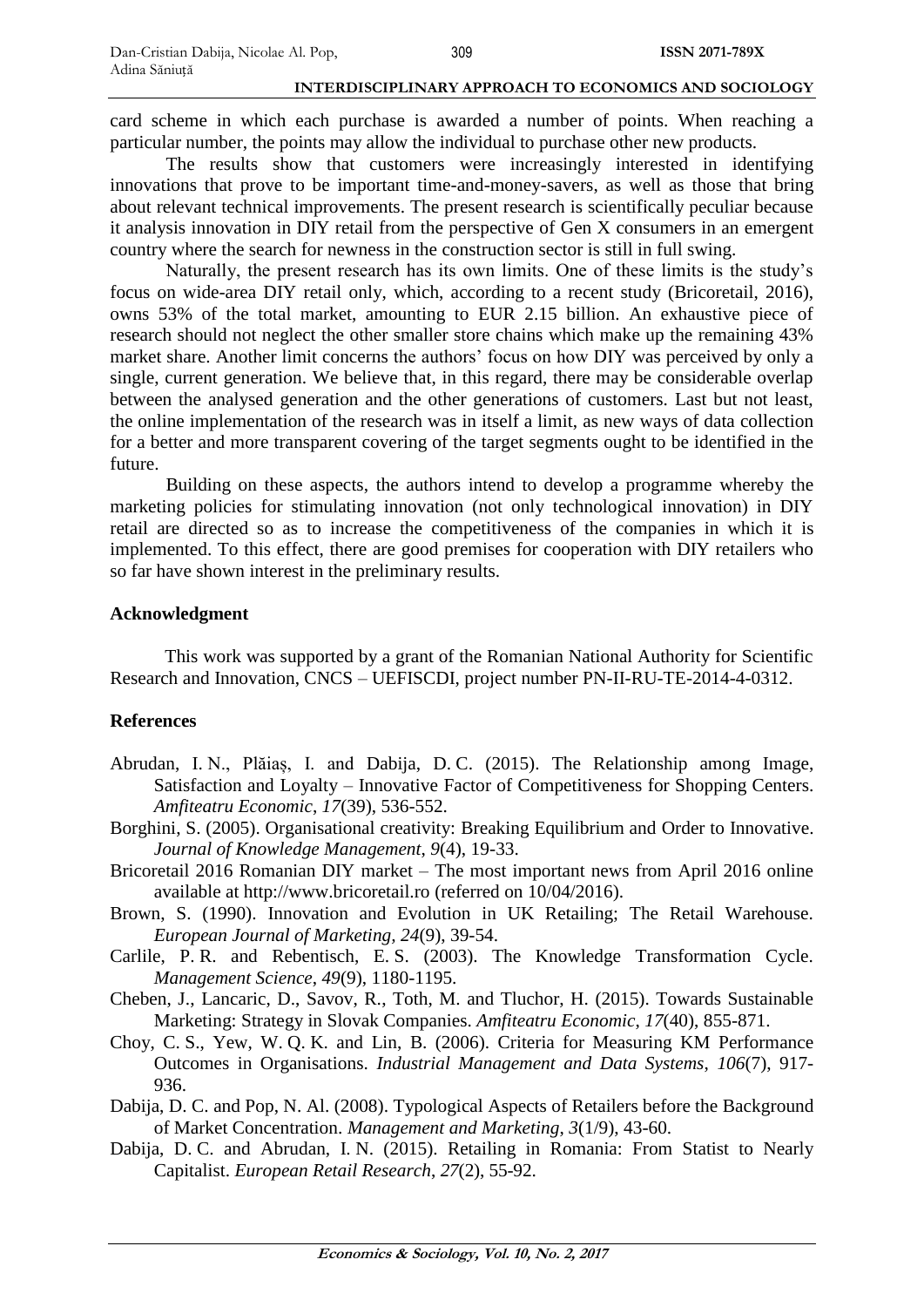- Dabija, D. C., Băbuţ, R. (2014). Empirical Study on the Impact of Service, Communication and Corporate Social Responsibility on the Image of Romanian Retail Brands. *Procedia Social and Behavioral Sciences*, *109*, 906-912.
- Dabija, D. C., Băbuţ, R., Dinu, V. and Lugojan, M. (2017). Cross-Generational Analysis of Information Searching based on Social Media in Romania*. Transformations in Business & Economics*, *16*(2/41), 248-270.
- Dabija, D. C., Pop, N. A. and Szentesi, S. A. (2014). Customer-Oriented Perspective on Retail Brand Equity in the Fashion Industry. *Industria Textilă*, *65*(1), 37-46.
- Desouza, K. C., Awazu, Y, Jha, S., Dombrowski, C., Papagari, S., Baloh, P. and Kim, J. Y. (2008). Consumer – Driven Innovation. To be a Market Place Leader, let your Customers Drive. *Research-Technology Management*, *51*(3), 35-44.
- Dinu, V. (2015). Retail Innovation Technologies. *Amfiteatru Economic*, *17*(39), 516-518.
- Done, P. (2015). *Dedeman rămâne liderul pieței de bricolaj*. Online available at [www.deșteptarea.ro.](http://www.deșteptarea.ro/) (referred on 05.03.2016).
- Fritz, W. and Gülow, W. (2009). New Yorker Point of Sale Marketing. In: Wagner, U., Reisinger, H. and Schwand, C. (eds.). *Fallstudien aus der österreichischen*  Marketingpraxis. 5<sup>th</sup> Edition, WUV Wien: Austria, 215-223.
- Gilbert, D. (2003). *Retail Marketing Management*. Harlow: Prentice Hall.
- Gloet, M. and Terziovski, M. (2004). Exploring the Relationship between Knowledge Management Practices and Innovation Performance. *Journal of Manufacturing Technology Management*, *15*(5), 402-209.
- Gummesson, E. (2008). *Total Relationship Marketing*. 3<sup>rd</sup> Edition, Amsterdam, Boston, Heidelberg etc: Esevier.
- Hollander, S. C. (1960). The Wheel of Retailing. *Journal of Marketing*, *25*(1), 37-42.
- Homburg, C. and Krohmer, H. (2009). *Marketingmanagemen. Strategie-Instrumente-Unsetzung- Unternehmensführung*. 3 rd Edition, Wiesbaden: Gabler.
- Ipsos Research 2015 DIY Projects 2014 and Their Future Perspectives Online available at [http://www.modernbuyer.ro/nonfood/38-nonfood/4367-diy-proiectele-anului-2014-si](http://www.modernbuyer.ro/nonfood/38-nonfood/4367-diy-proiectele-anului-2014-si-perspectivele-pietei-pe-termen-mediu)[perspectivele-pietei-pe-termen-mediu](http://www.modernbuyer.ro/nonfood/38-nonfood/4367-diy-proiectele-anului-2014-si-perspectivele-pietei-pe-termen-mediu) (referred on 05.02.2016).
- Keeley, L., Walters, H., Pikkel, R. and Quinn, B*.* (2013). *Ten Types of Innovation – The Discipline of Building Breakthroughs.* New York: John Wiley and Sons, Inc.
- Kindström, D., Kowalkowski, C. and Sandberg, E. (2013). Enabling Service Innovation: A Dynamic Capabilities Approach. *Journal of Business Research*, *66*(8), 1063-1073.
- Kingfisher (2013). DIY Retail in Romania. Available at [http://www.wall](http://www.wall-street.ro/articol/Companii/150029/kingfisher-retailul-d-i-y-a-devenit-foarte-popular-in-in-romania-piata-ar-putea-depasi-2-mild-euro.html.accesat%20iunie%202013)[street.ro/articol/Companii/150029/kingfisher-retailul-d-i-y-a-devenit-foarte-popular-in](http://www.wall-street.ro/articol/Companii/150029/kingfisher-retailul-d-i-y-a-devenit-foarte-popular-in-in-romania-piata-ar-putea-depasi-2-mild-euro.html.accesat%20iunie%202013)[in-romania-piata-ar-putea-depasi-2-mild-euro.html.accesat iunie 2013](http://www.wall-street.ro/articol/Companii/150029/kingfisher-retailul-d-i-y-a-devenit-foarte-popular-in-in-romania-piata-ar-putea-depasi-2-mild-euro.html.accesat%20iunie%202013) (referred on 05/02/ 2016).
- Kotler, P., Keller, K. L., Brady, M., Goodman, M. and Hansen, T. (2009). *Marketing Management*. Harlow: Pearson Education Ltd.
- Lehtonen, T. K. and Maenpaa, P. (2011). Shopping in the East Centre Mall. In: Falk, P. and Campbell, C. (eds.). *The Shopping Experience*. London: Sage, 136-165.
- Martin, N. and Prince, D. (2009). Factoring for X: An Empirical Study of Generation  $X$ 's Materialistic Attributes. *Journal of Marketing and Management Research*, *2*, 65-78.
- McNair, M. P. (1958). *Significant Trends and Developments in the Post-War Period*. In: Smith, A. B. (ed.), *Competitive Distribution in a Free, High-Level Economy and Its Implications for the University*. Pittsburgh: University of Pittsburgh Press, 1-25.
- Miles, E. R. and Snow, C. C. (1978). *Organizational Strategy, Structure and Process*. New York: Prentice Hall.
- Miller, J. D. (2011). Active, Balanced and Happy: These young Americans are not bowling alone. *The Generation X Report*, *1*, 2-9.